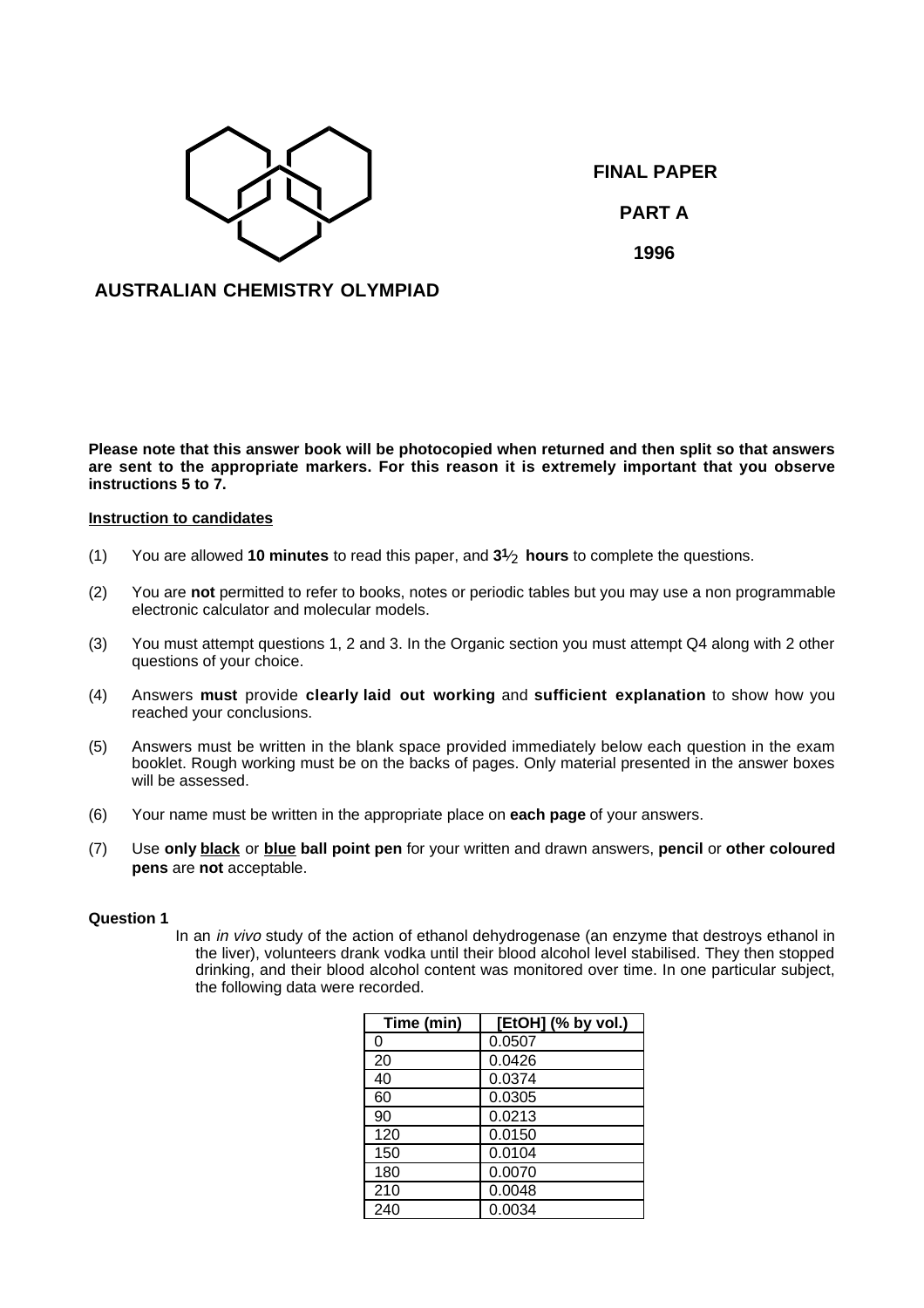- a) Graph [EtOH] vs time on the paper provided. What is the order in [EtOH] for the first hour of the experiment?
- b) By making one or more extra plots (on the same paper), determine the order in [EtOH] during the last hour of the experiment.
- c) What are the relevant (pseudo) rate constants for each regime? (Molar mass of ethanol = 46.1 g/mol; density of ethanol =  $0.785$  g/mL)
	- Next, some *in vitro* studies were conducted. The enzyme was isolated, and an aqueous solution of 1.0 g/L made up. The pressure required to prevent osmosis against pure water was found to be 43 Pa at 25°C. After buffering to an appropriate pH and the addition of co-factors, the solution was warmed, and ethanol added. The rate of reaction was determined by infrared spectroscopy of the aldehyde formed. The following data were obtained.

| Temperature $(^{\circ}C)$ | Rate (mol. $L^{-1}.s^{-1}$ ) |
|---------------------------|------------------------------|
| 35                        | $6.3x10^{-4}$                |
| 36                        | $6.8x10^{-4}$                |
| 37                        | $7.3x10^{-4}$                |
| 38                        | $8.0x10^{-4}$                |
| 39                        | $8.5x10^{-4}$                |

- d) What is the molar mass of ethanol dehydrogenase?
- e) What is the activation energy of the rate-determining step of the reaction?

#### **Question 2**

(a) With the aid of clearly labelled diagrams illustrate the orbitals and hybrid orbitals used to account for the shapes and bonding in any **three** of the following:

| (i) $NF3$ | (ii) $ CI_A^- $ | (iii) $C_6H_6$ | (iv) $NO_3^-$ |
|-----------|-----------------|----------------|---------------|
|           |                 |                |               |

- (b) Explain by use of the VSEPR model why the bond angle of NF<sub>3</sub> is 102.5° and in NH<sub>3</sub> is 107° while the bond angle in PF<sub>3</sub> is 96.3° and in PH<sub>3</sub> is 93.6°.
- (c) Draw and name all the possible stereoisomers of [CoCl(NCS)(en)2]Br. What other types of isomerism could be exhibited by the complex? Give an example of each type and name the isomer.
- (d) The oxides TiO, CoO, MnO, NiO and FeO all have the rock salt or sodium chloride structure.
	- (i) What is the stereochemistry of the metal ion in each of these compounds? Draw a clearly labelled crystal field d-orbital splitting diagram for each of the metal ions in these oxides and determine the crystal field stabilisation energy (CFSE) in terms of  $\Delta_{\text{O}}$ .
	- (ii) Which of these oxides would be expected to be the most stable? Explain.
	- (iii) Would CuO be expected to adopt a similar structure? Explain.

#### **Question 3**

(a) Calculate the equilibrium constant for the reaction

 $2MnO_4^- + 3Mn^{2+} + 2H_2O \longrightarrow 5MnO_2$  (s) + 4H<sup>+</sup>

given the following standard reduction potentials

 $\text{MnO}_4^-$  + 4 H<sup>+</sup> + 3e<sup>-</sup>  $\longrightarrow$  MnO<sub>2</sub> (s) + 2H<sub>2</sub>O E° = + 1.695 V  $\text{MnO}_2 \text{ (s)} + 4\text{H}^+ + 2\text{e}^- \longrightarrow \text{Mn}^{2+} + 2\text{H}_2\text{O} \qquad \text{E}^{\circ} = +1.23 \text{ V}$ 

(b) The FeSCN<sup>2+</sup> complex is strongly coloured in solution when its concentration exceeds  $10^{-5}$  M. However, the complex is not very stable, dissociating according to:

FeSCN<sup>2+</sup>  $\longrightarrow$  Fe<sup>3+</sup> + SCN<sup>-</sup> with dissociation constant K<sub>D</sub> = 10<sup>-2</sup> M.

- (i)  $10^{-3}$  mol of FeCl<sub>3</sub> and 10<sup>-2</sup> mol of KSCN are dissolved in one litre of water. Show that the solution will be coloured.
- (ii) Fluoride ions form a colourless complex with ferric ions: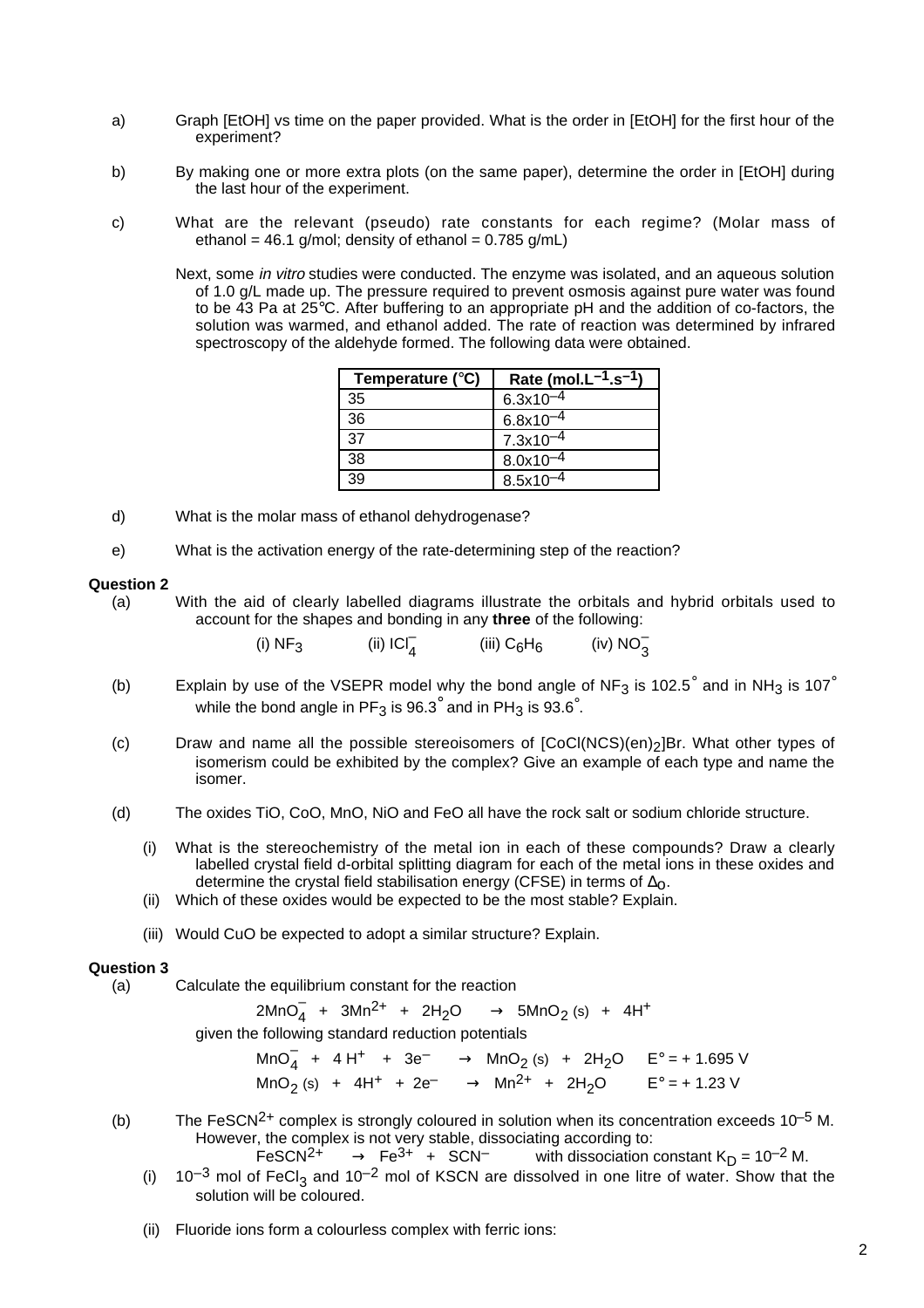$Fe^{3+} + F^{-} \longrightarrow FeF^{2+}$  K = 10<sup>5</sup> M<sup>-1</sup> What mass of KF must be added to the solution in part (i) to remove the colour? (Atomic masses:  $K = 39.10$ ,  $F = 19.00$  g/mol)

(c) A 50.00 mL aliquot of 0.0500 M NaCN is titrated (carefully!) with 0.1000 M HCl.  $K_a(HCN) = 6.2 \times 10^{-10}$ 

Construct the titration curve on the graph paper provided (Y-axis =  $pH$ ; X-axis = volume of HCl titrant) by calculating the pH after the addition of:

- $(i)$  0.00 mL  $HCI$
- (ii) 10.00 mL HCl
- (iii) 25.00 mL HCl
- (iv) 26.00 mL HCl

### **Organic Section**

Students must attempt Question 4 and any 2 other questions of their choice in this section. Students should spend ~45 minutes on this section.

#### **Question 4**

(a) The enantiomers of 1-amino-2-propanol were separated and recovered as their hydrochloride salts:

$$
CH_3-CHCH_2NH_3+CI^-
$$
OH

The samples of (*R*)-(–)-1-amino-2-propanol hydrochloride had [ $\alpha$ ] $_{\text{D}}^{25}$  –31.5 $^{\circ}$  (c 0.01; methanol)

and that of (*S*)-(+)-1-amino-2-propanol hydrochloride had [ $\alpha$ ] $_{\rm D}^{25}$  +35 $^{\circ}$  (c 0.01; methanol)

- (i) Write correct stereochemical formulas for the levorotatory and dextrorotatory isomers.
- (ii) Assuming that the optical rotation observed for the enantiomer of higher purity is the correct optical rotation for the compound, what is the enantiomeric excess in the sample of the other enantiomer?
- (b) The stereochemical requirements for the E2 elimination reaction were explored using alkyl halides labelled with deuterium atoms. 2-Bromo-3-deuterobutane was used in two isomeric forms. The products observed in each case are outlined below.

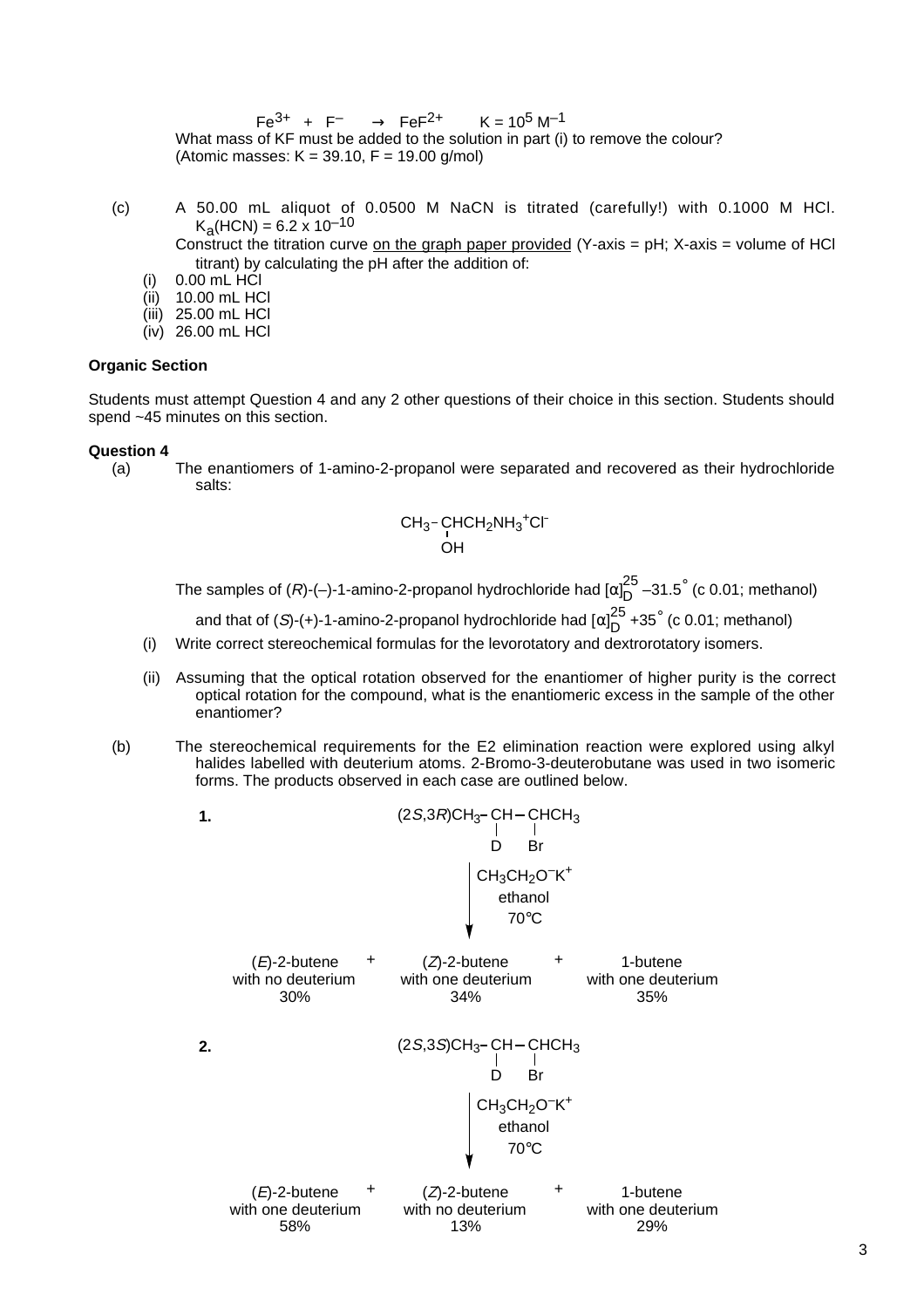- (i) Using Fischer projections with methyl groups arranged on the vertical axis, draw stereochemically accurate representations of (2S,3R)- and (2S ,3S)-2-bromo-3 deuterobutane.
- (ii) Using saw-horse diagrams show the transition states for the reactions leading to  $(E)$ -2-butene and  $(Z)$ -2-butene in each case.

### **Question 5**

(a) The following would be expected to produce the bromohydrin shown below on the left. However, the reaction actually gives the allylic bromide on the right.



- (i) What are the structures for the two different bromonium ion intermediates that could result from the reaction of the alkene with bromine?
- (ii) Only one of the bromonium ions is proposed to form in this reaction. Which one is it, and what is wrong with the other one?
- (iii) Write a mechanism that rationalises the formation of the allylic bromide from the bromonium ion that you selected as the one that forms in the reaction.
- (b) The following reaction was used in the synthesis of (+)-asteriscanolide, a natural product.



(i) What reagents would you use for this transformation?

#### **Question 6**

(a) When 2,2-dimethylcyclohexanol is treated with acid, 1,2- dmethylcyclohexene and isopropylidenecyclopentane are the products obtained. Draw a detailed mechanism that explains this result.

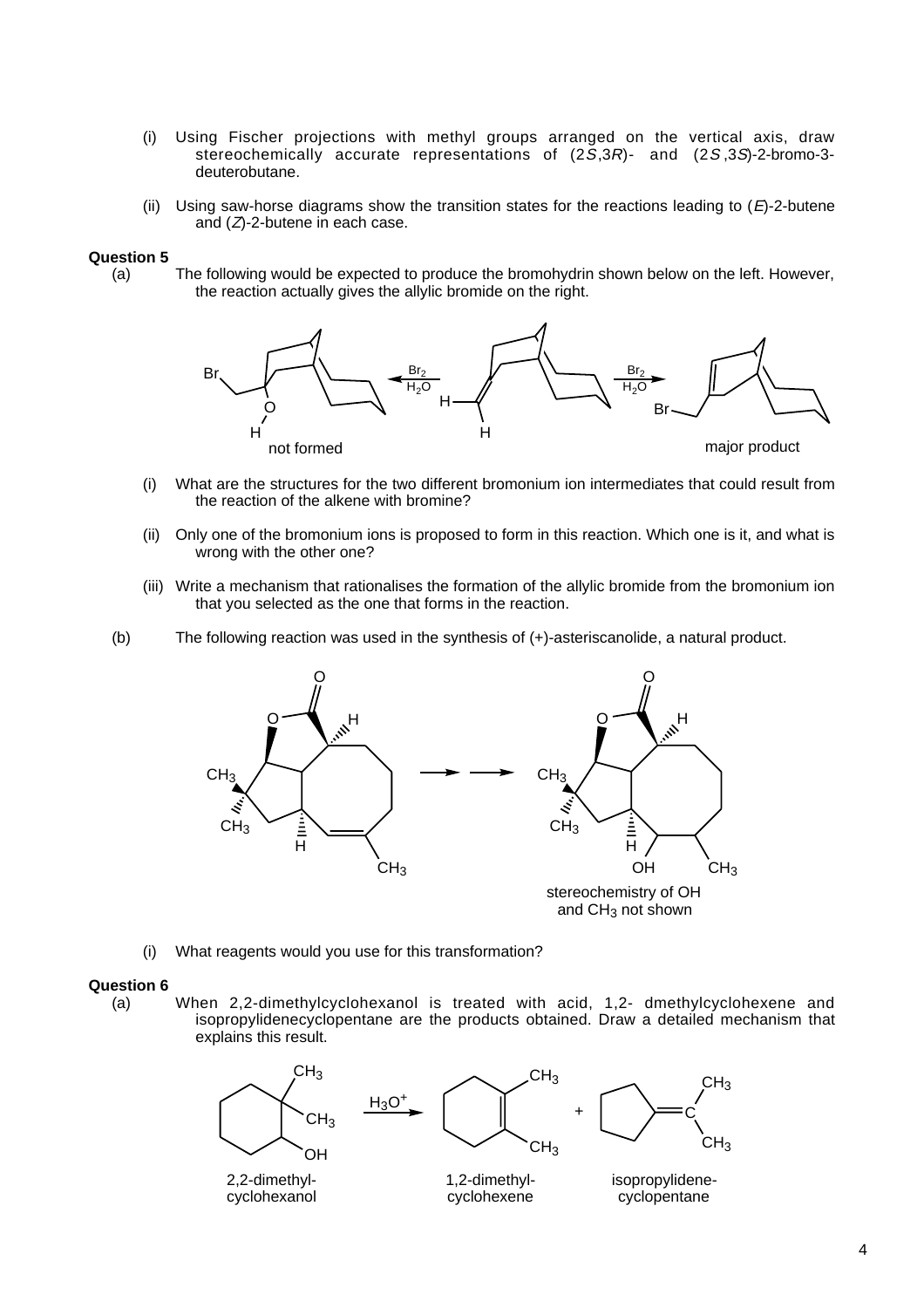Imines behave toward Grignard reagents in much the same way that carbonyl groups do. The following transformations were carried out.



- (i) Supply the necessary reagents to complete the transformation.
- (ii) Give a reason for why the reaction with **B** is done at –78°.

## **Question 7**

#### **Either**

(a) Gilbert Stork of Columbia University discovered that **enamines**, nitrogen-containing compounds that are analogous to enolate anions, can be used as sources of nucleophilic carbon atoms in syntheses. The following equations show the preparation and reactions of an enamine. Provide a mechanism for each step.



(b)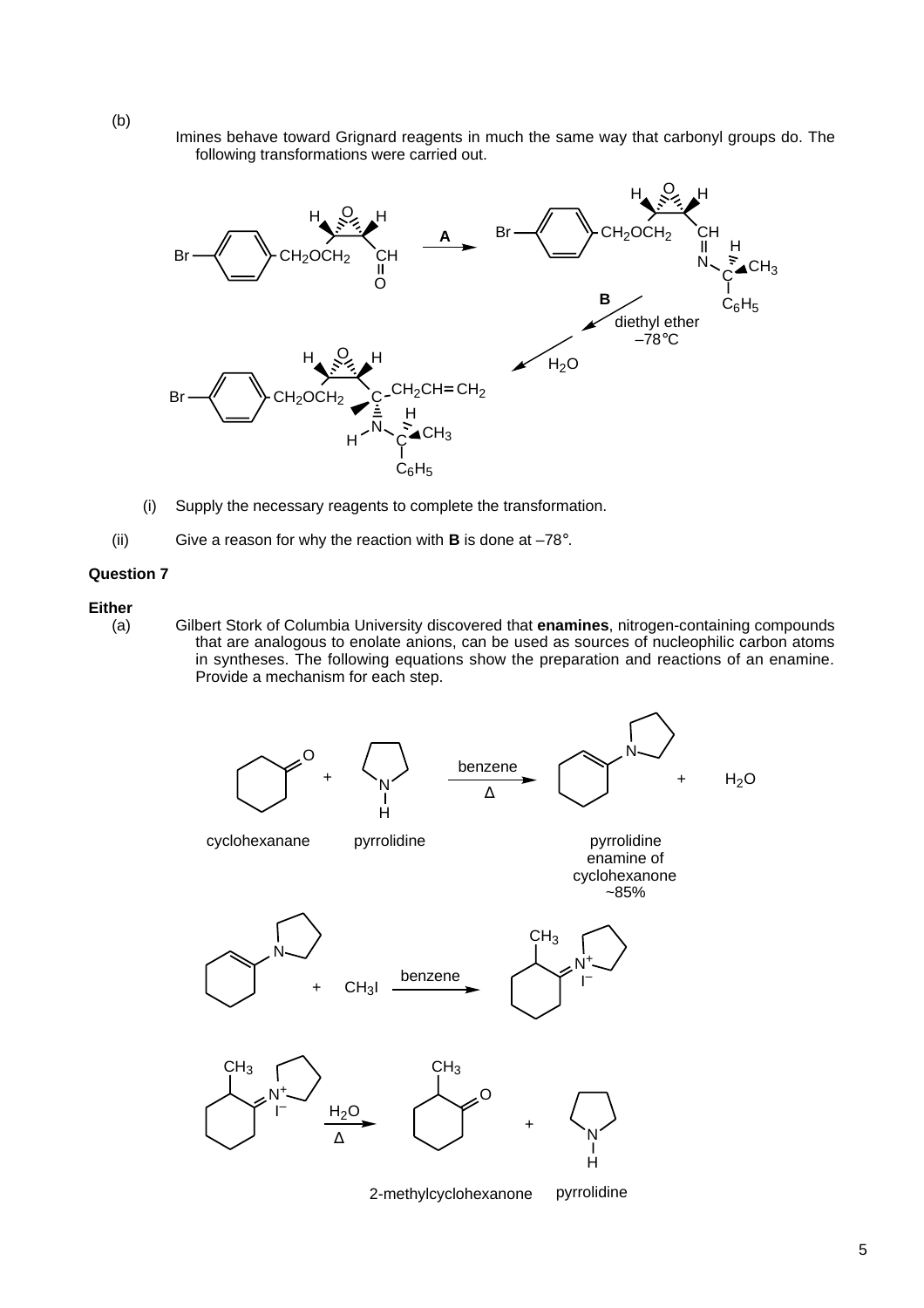(b) Write a complete mechanism for the following reaction.



### **Question 8**

(a) Compound **A** , which is a degradation product of the antibiotic vermiculine (see below), has the following structure,



The structure was confirmed by converting  $A$  to compound  $B$ ,  $C_{11}H_{18}O_4$ , which was also prepared by ozonolysis of compound  $C$ ,  $C_{11}H_{18}O_2$ .

$$
\mathbf{A} \xrightarrow[\text{C}_{11} \text{H}_{14} \text{O}_4]{\text{H}_2} \mathbf{B} \xrightarrow[\text{C}_{11} \text{H}_{18} \text{O}_4]{\text{B}} \mathbf{C}_{11} \text{H}_{18} \text{O}_4 \xrightarrow[\text{C} \text{H}_3 \text{O}_2]{\text{C}} \mathbf{C}_{11} \text{H}_{18} \text{O}_2
$$

Assign structures to compounds **B** and **C**.



(b) Reactions of cis -4,5-dimethylcyclohexene and 3-tert-butylcyclohexene with m-chloroperoxybenzoic acid give predominately one product in each case. Show the conformation of each starting alkene, and predict, by showing the reaction with the peroxyacid, what the structure of the expected product should be.

**Or**